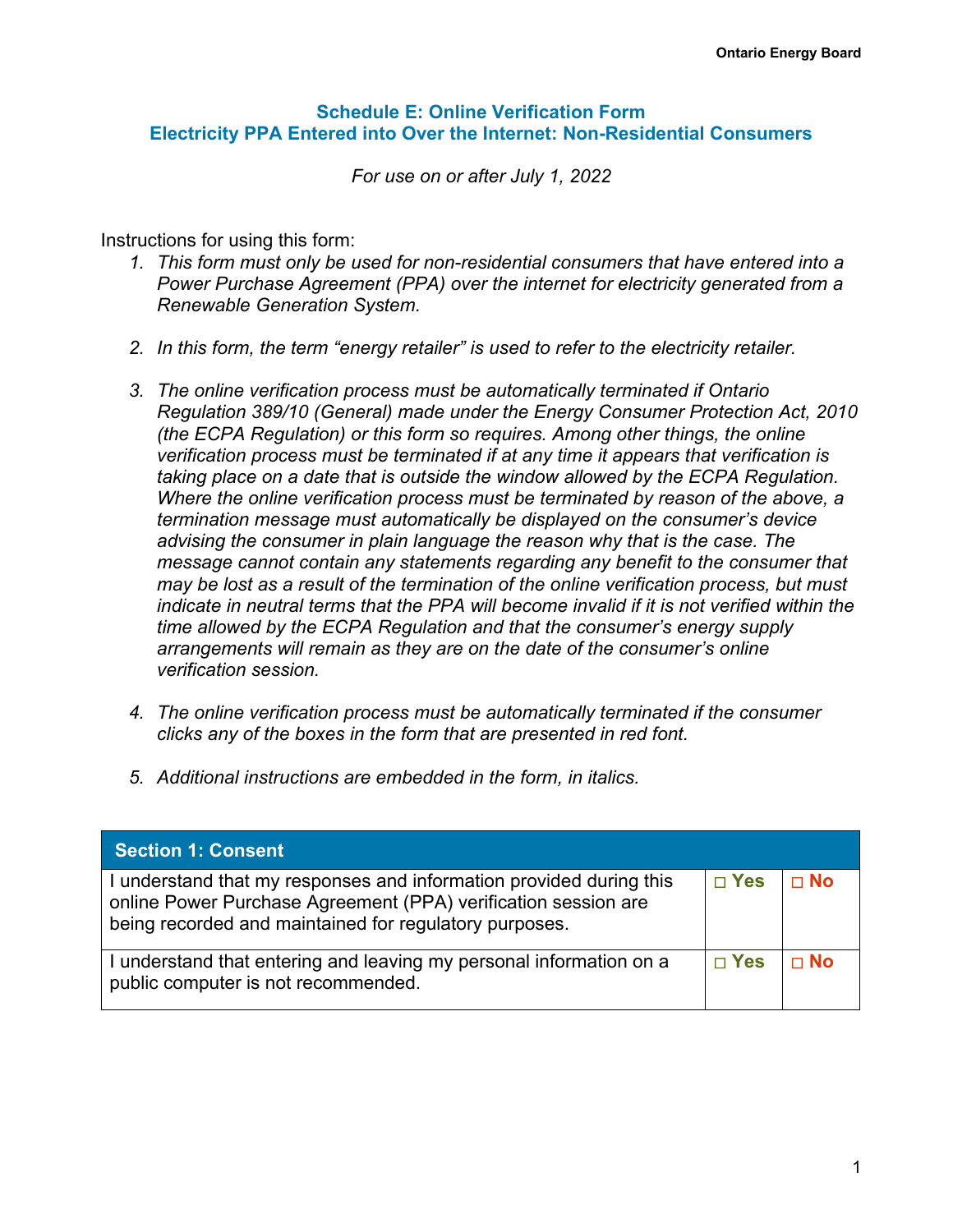| Section 2: The Purpose of this PPA Verification Session                                                                                                                                                                                                                                                                                                                                                                                                                                                                                                                                                                                                                               |               |              |
|---------------------------------------------------------------------------------------------------------------------------------------------------------------------------------------------------------------------------------------------------------------------------------------------------------------------------------------------------------------------------------------------------------------------------------------------------------------------------------------------------------------------------------------------------------------------------------------------------------------------------------------------------------------------------------------|---------------|--------------|
| I confirm that I signed up for a PPA over the internet to buy electricity<br>generated from a Renewable Generation System for a business from<br><i>linsert energy retailer name].</i>                                                                                                                                                                                                                                                                                                                                                                                                                                                                                                | $\square$ Yes | $\square$ No |
| I understand that this online PPA verification session is to confirm that<br>I want to continue with the PPA with <i>[insert energy retailer name]</i> to<br>buy electricity generated from a Renewable Generation System. I<br>understand that I don't have to continue with the PPA with <i>finsert</i><br>energy retailer name]. I also understand that if I don't confirm the PPA:<br>(a) The business will keep buying electricity like it does today; and<br>(b) The business won't have to pay any cancellation fees<br>associated with the PPA. However, not continuing with the PPA<br>may give rise to penalties or fees under the Associated<br>Equipment Agreement (AEA). | $\square$ Yes | $\square$ No |
| I understand that if I confirm that the business wants to continue with<br>the PPA, the business will be buying electricity generated from a<br>Renewable Generation System from <i>finsert energy retailer name</i> ].                                                                                                                                                                                                                                                                                                                                                                                                                                                               | $\square$ Yes | $\Box$ No    |
| [The following to be included by an energy retailer that also makes<br>telephone verification available]<br>I would prefer to confirm the PPA by telephone. Please have someone<br>call me.                                                                                                                                                                                                                                                                                                                                                                                                                                                                                           | $\square$ Yes | $\Box$ No    |
| I would like to continue with my online PPA verification session. <i>[If the</i><br>consumer clicks "Yes", a message inviting the consumer to download<br>or print a copy of their PPA, the Disclosure Statement and price<br>comparisons must automatically be displayed on the consumer's<br>device.]                                                                                                                                                                                                                                                                                                                                                                               | □ Yes         | $\Box$ No    |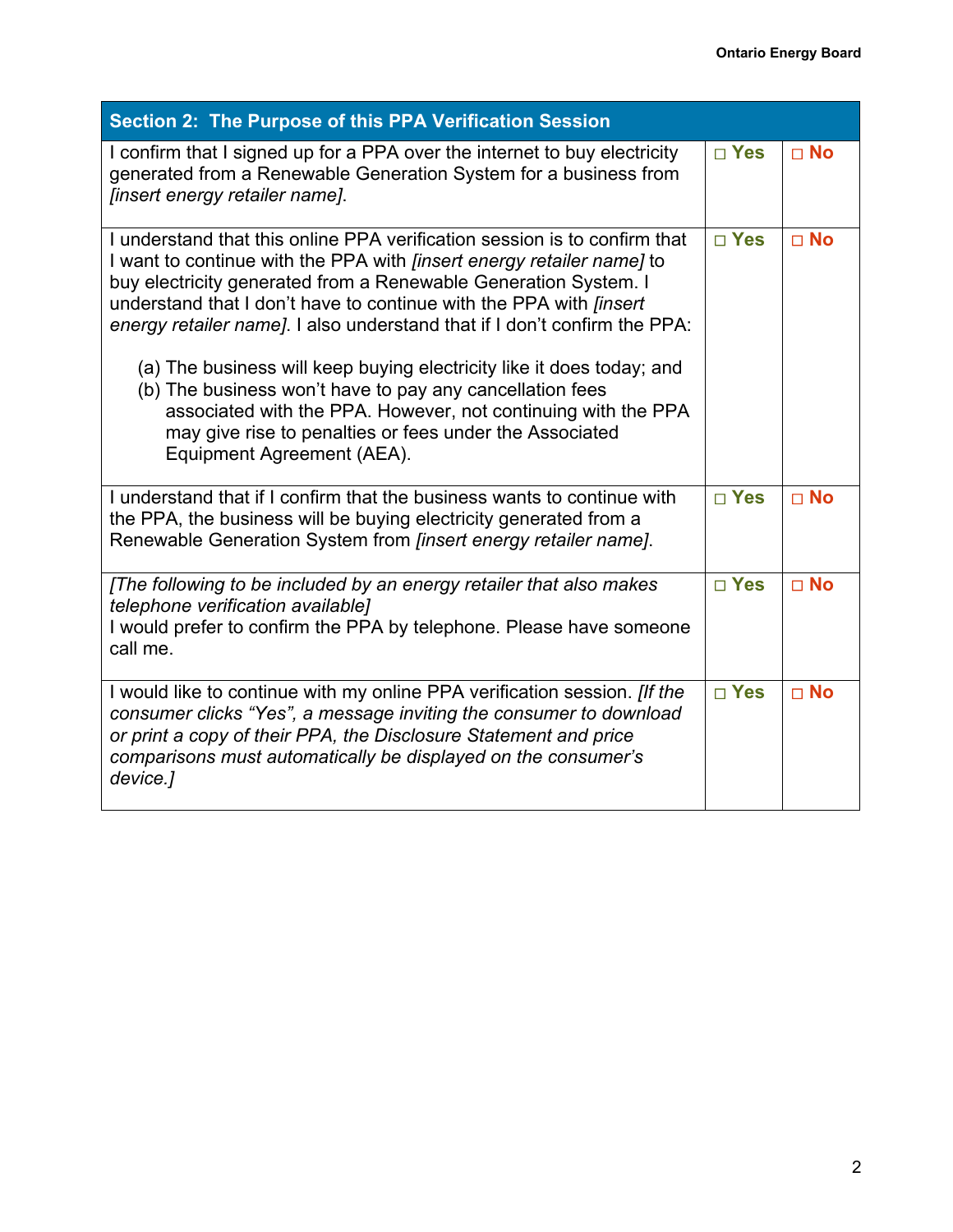## **Section 3: Your Contact and Property Information**

Below is information that we have about you and the business. Please review it carefully to make sure it is accurate.

My name is: *[insert name of the person that entered into the PPA]*

The name of the business is: *[insert name of business]*

The address of the business that will be supplied with electricity generated from a Renewable Generation System under the PPA is: *[insert service address]*

The address where electricity bills are sent for the business that will be supplied with electricity generated from a Renewable Generation System under the PPA is: *[insert billing address]*

| I I confirm that all of the above information is accurate. | $\Box$ Yes $\Box$ No |  |
|------------------------------------------------------------|----------------------|--|
|                                                            |                      |  |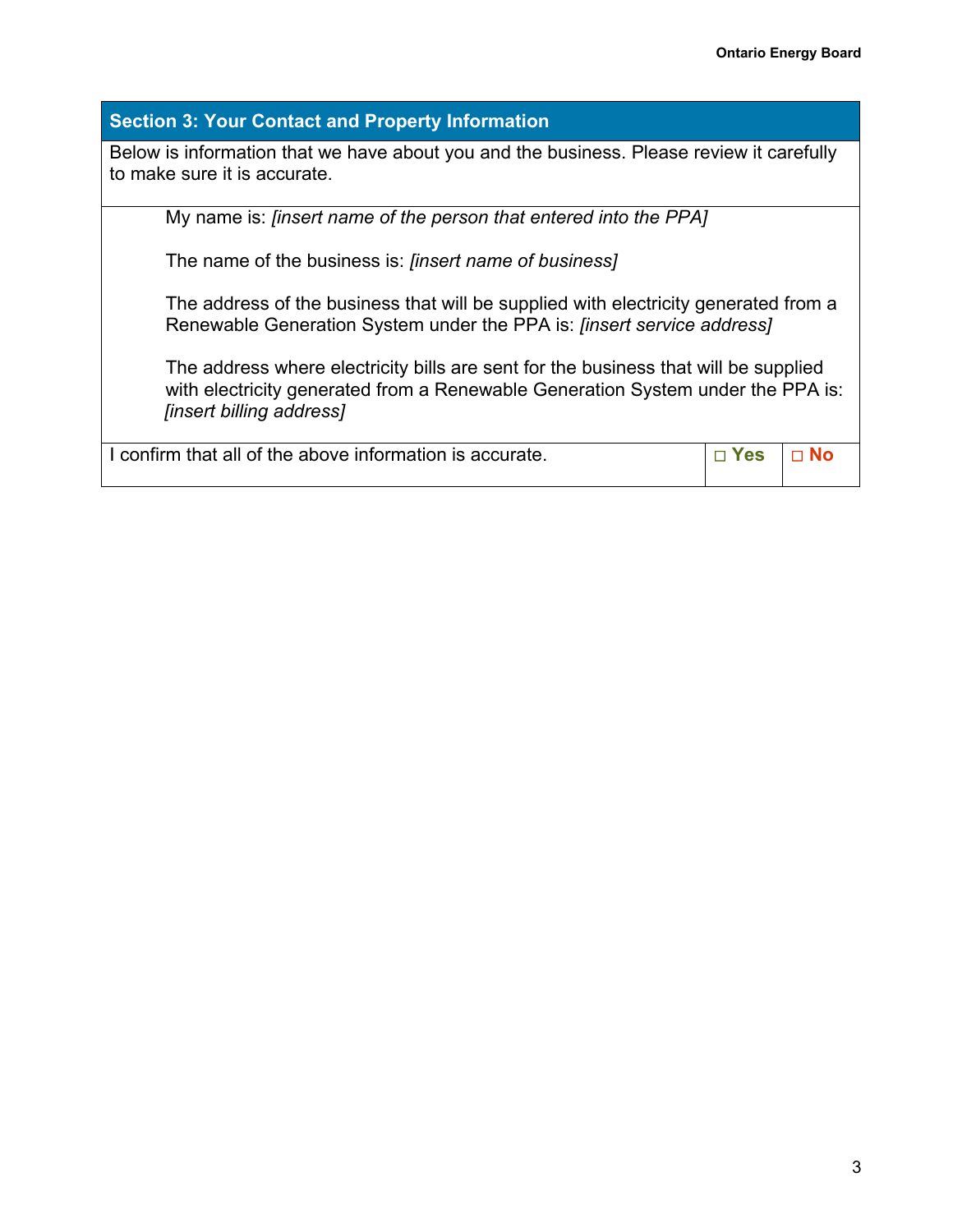| [The following additional information and confirmation question is optional, and can be<br><i>included if desired]</i>                               |               |           |
|------------------------------------------------------------------------------------------------------------------------------------------------------|---------------|-----------|
| Below is information that we have about the electricity utility account for the business.<br>Please review it carefully to make sure it is accurate. |               |           |
| The electricity utility for the business is: <i>[insert name of electricity utility]</i>                                                             |               |           |
| The electricity utility account number for the business is: <i>finsert account number</i>                                                            |               |           |
| I confirm that all of the above information is accurate.                                                                                             | $\square$ Yes | $\Box$ No |
| Section 4: Confirmation that You Were Authorized to Sign Up for the PPA                                                                              |               |           |
| Please check only one of a or b. If none apply, check here: $\Box$ <b>None apply</b>                                                                 |               |           |
|                                                                                                                                                      |               |           |
| I confirm that:                                                                                                                                      |               |           |
| I am the person whose name is on the electricity bills for the<br>a.<br>business OR                                                                  | $\square$ Yes |           |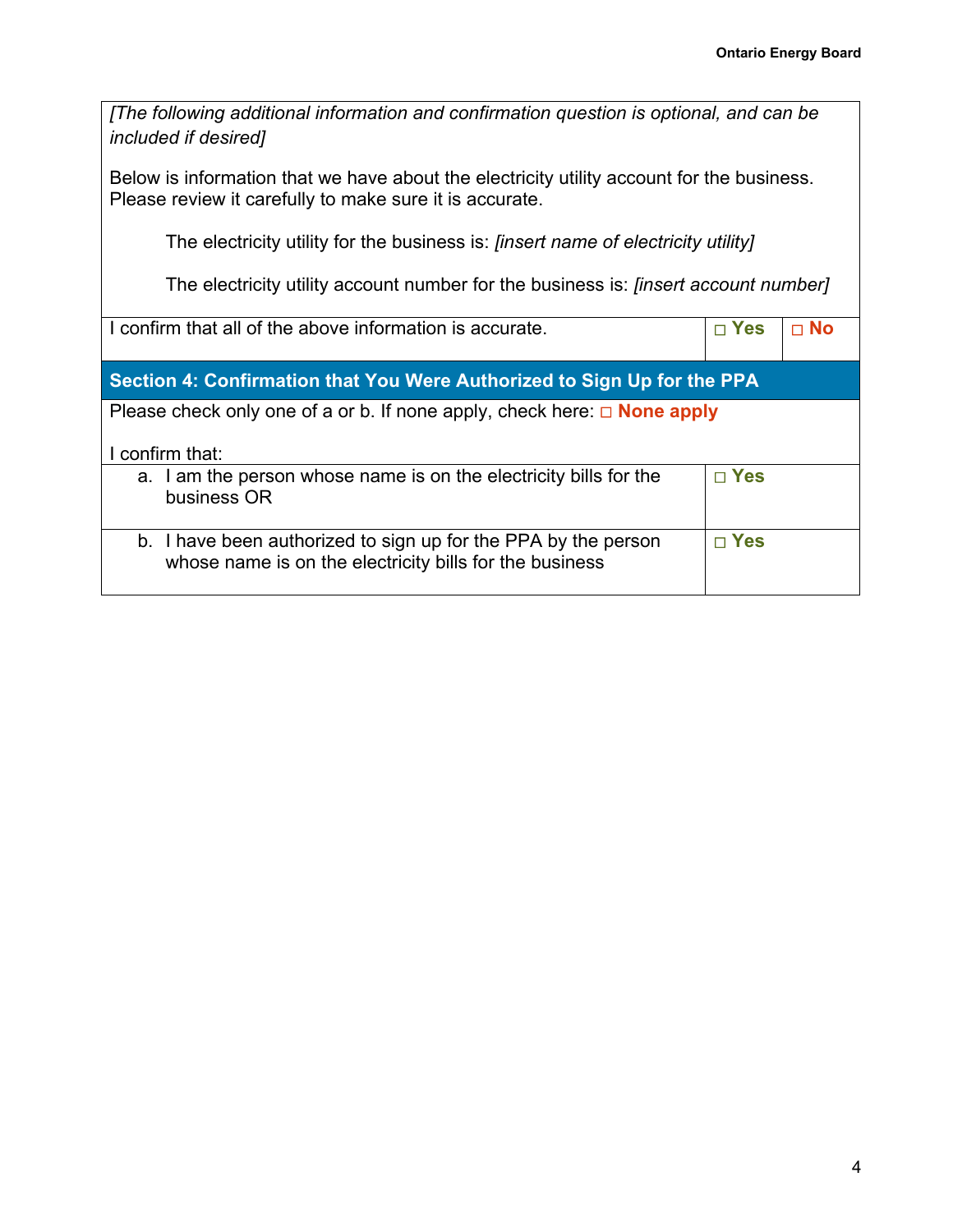| Section 5: Getting the PPA, Disclosure Statement and Price Comparisons                                                                                                                                                                                                                                                                                                                                                                                                           |               |              |  |
|----------------------------------------------------------------------------------------------------------------------------------------------------------------------------------------------------------------------------------------------------------------------------------------------------------------------------------------------------------------------------------------------------------------------------------------------------------------------------------|---------------|--------------|--|
| When you signed up for the PPA over the internet, was someone from<br><i>[insert energy retailer name]</i> or from a company that acts for <i>[insert</i> ]<br>energy retailer name] with you?                                                                                                                                                                                                                                                                                   | $\square$ Yes | $\square$ No |  |
| Did you get a copy of the PPA by e-mail from [insert energy retailer<br>name] on <i>[insert month, day, year]</i> ?                                                                                                                                                                                                                                                                                                                                                              | $\square$ Yes | $\square$ No |  |
| Did the e-mail also include a Disclosure Statement that explains basic<br>information about energy PPAs and your rights and responsibilities as<br>an energy consumer?                                                                                                                                                                                                                                                                                                           | □ Yes         | $\square$ No |  |
| Did the e-mail also include an Electricity Price Comparison that<br>explains how the prices in <i>[insert energy retailer name's]</i> PPA for<br>electricity generated from a Renewable Generation System compare<br>to the prices charged by your Electricity Utility that serves the<br>business?                                                                                                                                                                              | $\square$ Yes | $\square$ No |  |
| <b>Section 6: PPA Length and PPA Price</b>                                                                                                                                                                                                                                                                                                                                                                                                                                       |               |              |  |
| I understand that if I confirm the PPA, the business will be buying<br>electricity generated from a Renewable Generation System from<br>[insert energy retailer name] for [insert PPA term].                                                                                                                                                                                                                                                                                     | $\square$ Yes | $\square$ No |  |
| I understand that the price for electricity generated from a Renewable<br>Generation System under the PPA is <i>finsert details of the electricity</i><br>PPA price].                                                                                                                                                                                                                                                                                                            | $\square$ Yes | $\square$ No |  |
| I understand that the price for electricity under the PPA only covers the<br>electricity generated by the Renewable Generation System. The<br>business will still receive a bill from its Electricity Utility for its charges,<br>including any electricity that it may need over and above what will be<br>generated by the Renewable Generation System. The business will be<br>responsible for entering into a Net Metering agreement with its<br><b>Electricity Utility.</b> | $\square$ Yes | $\square$ No |  |
| I understand that there is no guarantee that the PPA with <i>finsert</i><br>energy retailer name] will save the business any money on its<br>electricity bill.                                                                                                                                                                                                                                                                                                                   | $\square$ Yes | $\square$ No |  |
| <b>Section 7: Where to Get More Information</b>                                                                                                                                                                                                                                                                                                                                                                                                                                  |               |              |  |
| You can get information about energy contracts, energy prices and your rights and<br>responsibilities as an energy consumer from the Ontario Energy Board. The Ontario<br>Energy Board is the independent government agency that oversees the electricity and<br>natural gas sectors in Ontario. To learn more, click here                                                                                                                                                       |               |              |  |